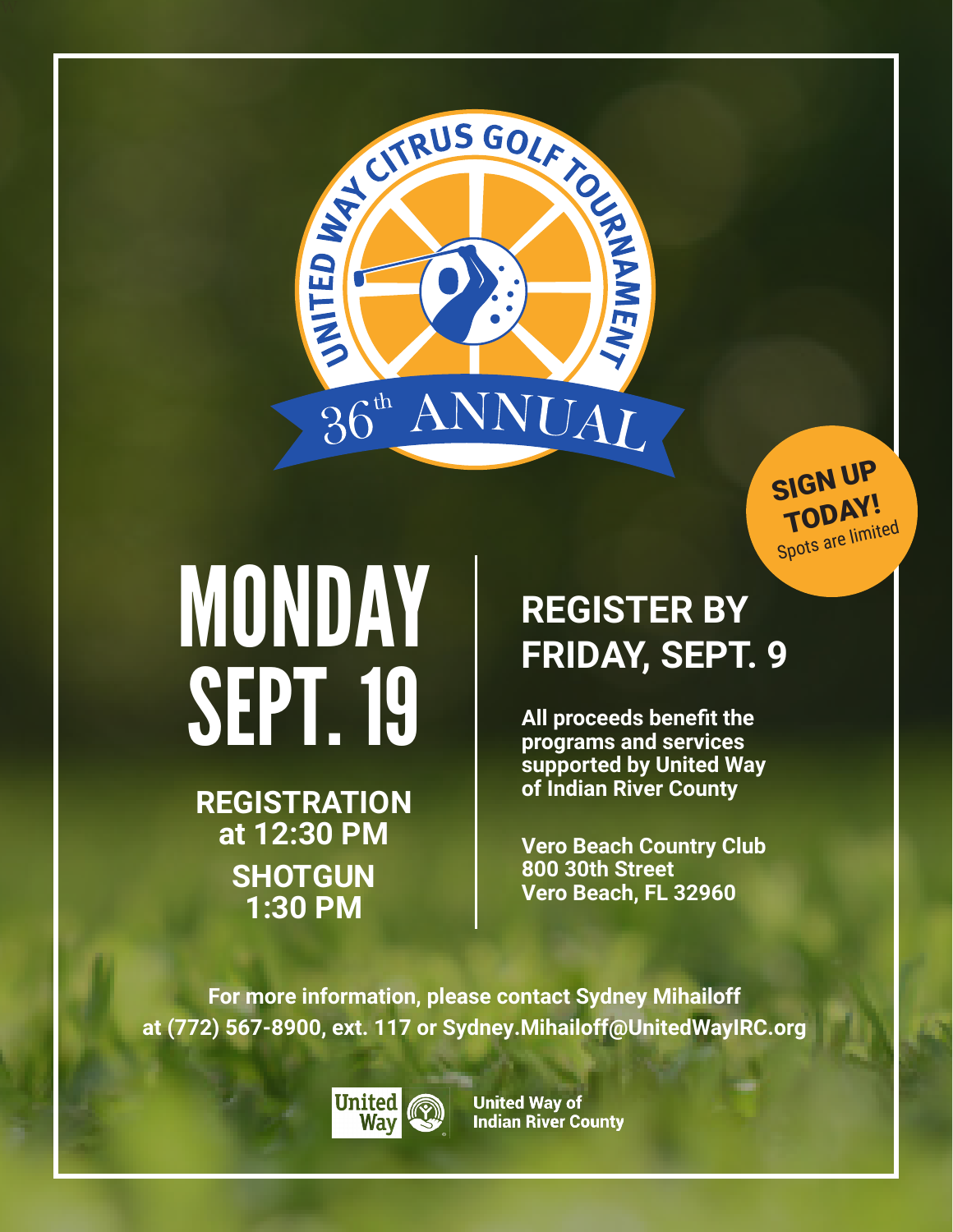

### **Thank you for being a United Way Sponsor!**

**Please return the enclosed Event Registration Form to Sydney Mihailoff via mail at United Way of Indian River County, P.O. Box 1960, Vero Beach, FL 32961 or email at Sydney.Mihailoff@UnitedWayIRC.org**



Sponsorship payment enclosed.

Please contact me for credit card payment.

Company Name - *(as it should appear in print)*:

Contact Person - *(Name/Title)*:

Company Address:

Company Phone:

E-mail Address: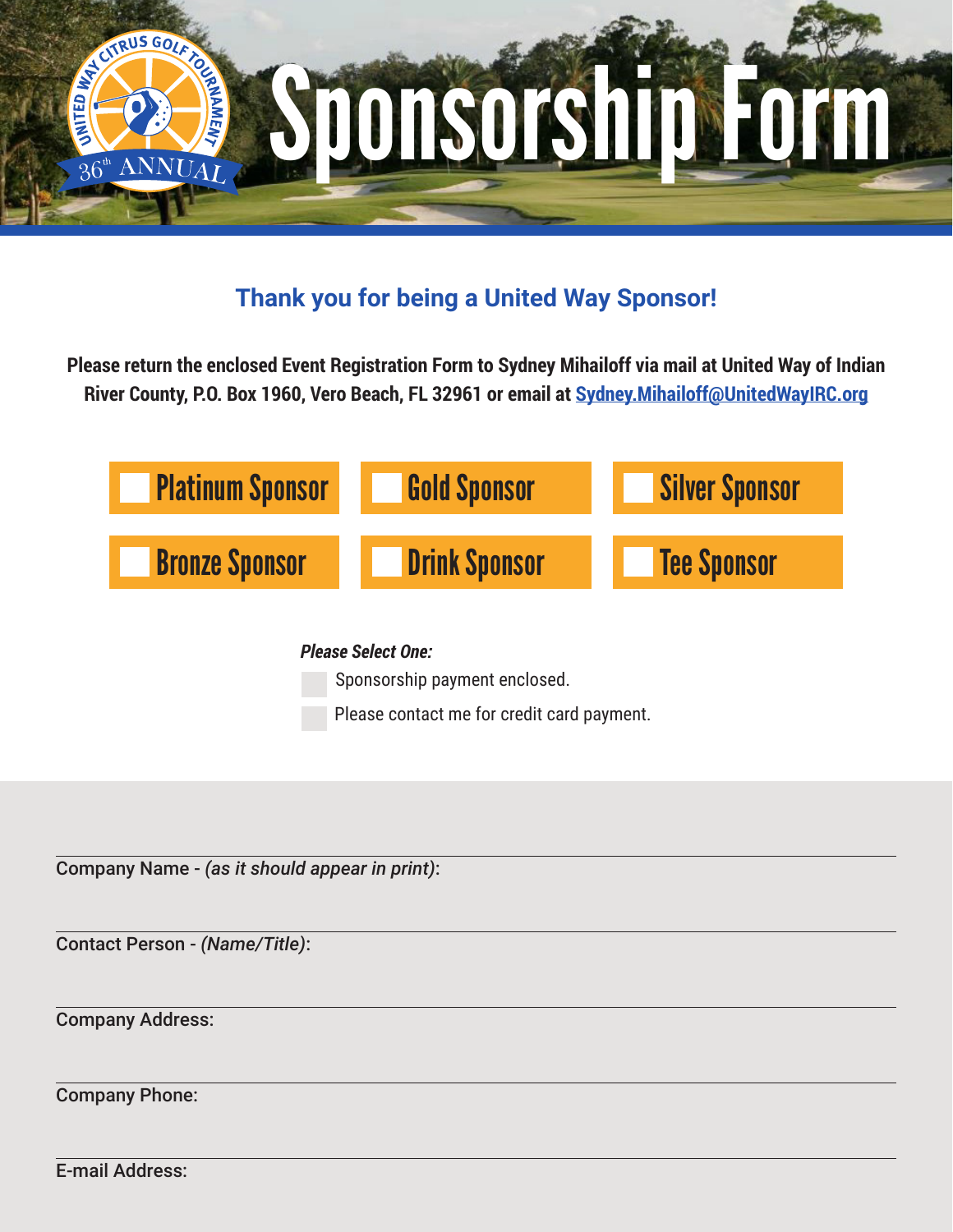

**Please return the enclosed Event Registration Form to Sydney Mihailoff via mail at United Way of Indian River County, P.O. Box 1960, Vero Beach, FL 32961 or email at Sydney.Mihailoff@UnitedWayIRC.org**

Includes: Box Lunch, Post Event Awards, 2 Mulligans, 1 Door Prize Ticket, Participating in all Course Games, including String.

#### \$800 - Foursome \$900 - Foursome + Tee Sign \$200 - Single Golfer

Includes: Tee Sign, Box Lunch, Post Event Awards, 2 Mulligans, 1 Door Prize Ticket, Participating in all Course Games, including String.

Includes: Box Lunch, Post Event Awards, 2 Mulligans, 1 Door Prize Ticket, Participating in all Course Games, including String.

|                                                                            | $\overline{a}$ $\overline{a}$ $\overline{a}$ $\overline{a}$ $\overline{a}$ $\overline{a}$ $\overline{a}$ $\overline{a}$ $\overline{a}$ $\overline{a}$ $\overline{a}$ $\overline{a}$ $\overline{a}$ $\overline{a}$ $\overline{a}$ $\overline{a}$ $\overline{a}$ $\overline{a}$ $\overline{a}$ $\overline{a}$ $\overline{a}$ $\overline{a}$ $\overline{a}$ $\overline{a}$ $\overline{$ |  |  |  |  |  |  |
|----------------------------------------------------------------------------|--------------------------------------------------------------------------------------------------------------------------------------------------------------------------------------------------------------------------------------------------------------------------------------------------------------------------------------------------------------------------------------|--|--|--|--|--|--|
| I would like to donate items to include in the goodie bag (need 150 items) |                                                                                                                                                                                                                                                                                                                                                                                      |  |  |  |  |  |  |
|                                                                            | I am unable to attend. Please accept my check for \$ as a tax-deductible contribution                                                                                                                                                                                                                                                                                                |  |  |  |  |  |  |

#### *If paying by credit card, please complete the following fields below.*

| <b>Method of Payment:</b>            | <b>Check</b> | <b>Mastercard</b> | <b>Visa</b>             | <b>American Express</b> |  |  |  |  |  |  |  |
|--------------------------------------|--------------|-------------------|-------------------------|-------------------------|--|--|--|--|--|--|--|
| Name (as it appears on credit card): |              |                   |                         |                         |  |  |  |  |  |  |  |
| <b>Card Number:</b>                  |              |                   | <b>Expiration Date:</b> |                         |  |  |  |  |  |  |  |
| <b>Cardholder's Address:</b>         |              |                   |                         |                         |  |  |  |  |  |  |  |
|                                      |              |                   |                         |                         |  |  |  |  |  |  |  |
| Security Code (on back of card):     |              |                   |                         |                         |  |  |  |  |  |  |  |

Please make checks payable to United Way of Indian River County.